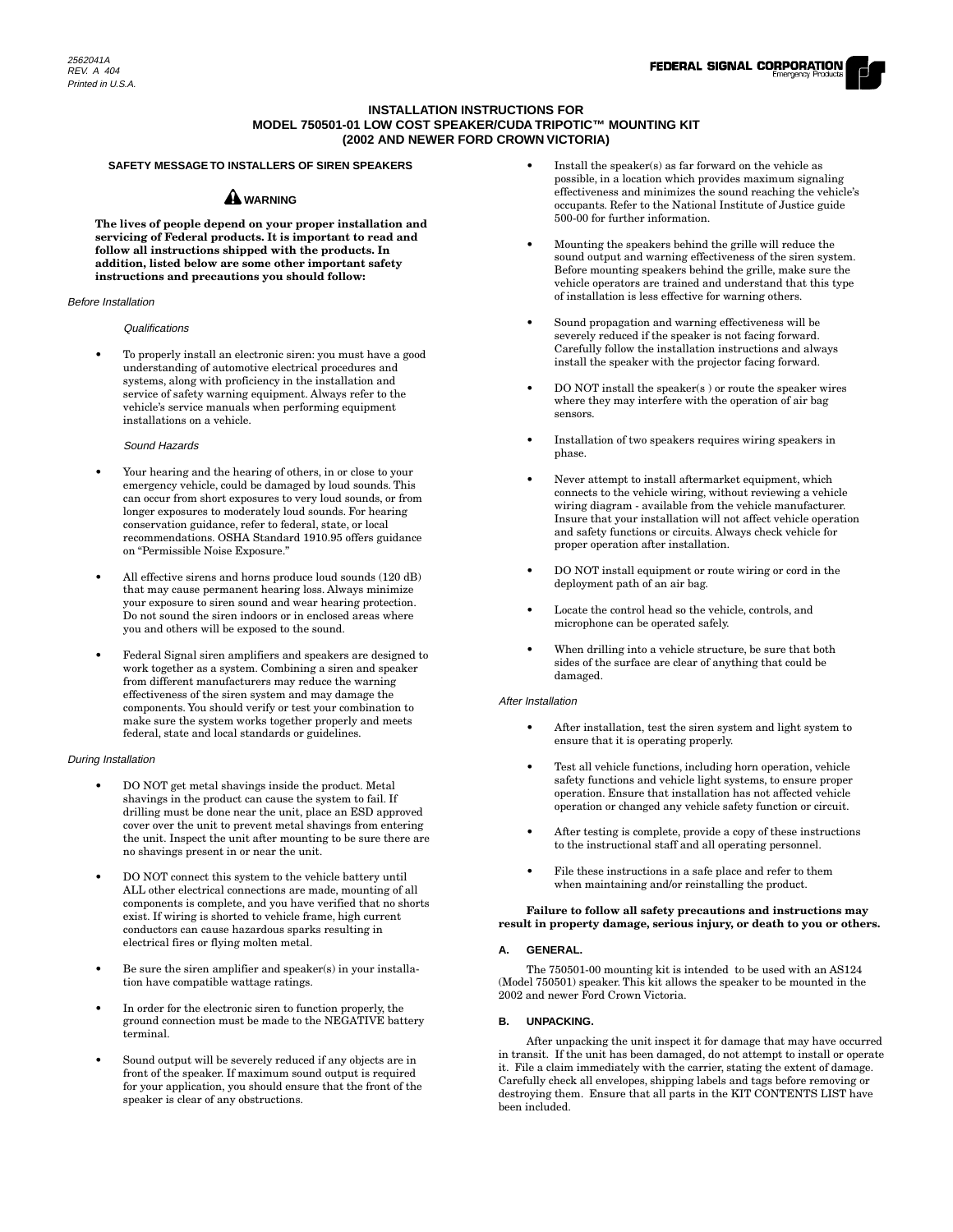# **C.KIT CONTENTS LIST.**

| Qty.           | Description                  | Part Number |
|----------------|------------------------------|-------------|
| $\mathbf{1}$   | Bracket Assembly, Main       | 8567153     |
| $\mathbf{1}$   | Bracket, Cuda TriOptic Mount | 8625236     |
| $\mathbf{1}$   | Bracket, Front               | 8650108     |
| $\overline{4}$ | Bolt, 5/16-18 x 3/4"         | 7002A005-12 |
| $\overline{2}$ | Carriage Bolt, 1/4-20 x 3/4  | 7004A020-12 |
| 5              | Screw, 1/4" x 5/8", Type B   | 7011165-10  |
| $\overline{2}$ | 1/4" Elastic Stop Nut        | 7058A010    |
| $\overline{2}$ | Flat Washer                  | 7072A024    |
| 5              | Lockwasher, Split, 1/4"      | 7074A015    |
| $\overline{4}$ | Lockwasher, Split, 5/16"     | 7074A020    |

#### **D.INSTALLATION.**

1. Raise the vehicle hood. See figure 1. Locate the plastic panel between the radiator crossbar and the grill fascia.

2. Remove and retain the three plastic quarter-turn panel fasteners. Remove the plastic panel.

# **WARNING**

**To avoid reduction of sound output and damage to speaker, ensure that speaker is mounted with wires protruding from the right side of the speaker when viewing it from the front.**

3. Mount the speaker bracket as follows:

a. Remove and retain the existing bolt and washer on the right (driver) side of the hood latch mechanism. See figure 2.

b. Slide the main bracket (8567153) in front of the hood latch mechanism from the right side of the engine compartment. When sliding the bracket, use caution to avoid disrupting the air bag sensor.

c. Slide the main bracket over the hood latch mechanism.

d. Reinstall the previously removed hood latch bolt and washer. Check the hood latch for proper operation.

e. Using the main bracket as a template, center punch five drill position marks on the radiator crossbar.

#### **CAUTION**

Before drilling holes in ANY part of a vehicle, be sure that both sides of the mounting surface are clear of parts that could be damaged; such as brake lines, fuel lines, electrical wiring or other vital parts. Note that the vehicle's air conditioning condenser, located directly below the two rear bracket hole locations, MUST be protected during the drilling operation.



f. Drill five 3/16" holes in the radiator crossbar at the drill position marks.

g. Secure the main bracket to vehicle using five 1/4" x 5/8" thread-forming screws and split lockwashers. See figure 3.

h. Attach the front bracket (8650108) to the main bracket (8567153) using four 5/16-18 bolts and split lockwashers. See figure 4.

4. See figure 5. Mount the two Cuda TriOptic mounting brackets to the AS124 speaker using the 1/4-20 x 3/4" carriage bolts, washers, and elastic stop nuts supplied with the kit.

5. See figure 6. Mount the speaker/Cuda TriOptic bracket assembly to the front bracket using the 1/4-20 step bolts and hardware supplied with the speaker.

6. Mount the Cuda TriOptic light heads to the mounting brackets using the hardware supplied with the light heads.

#### **NOTE**

Refer to light head instruction manual for specific wiring instructions.

7. Connect the two leads from the speaker to the electronic siren's speaker cable. Refer to the instruction sheet packed with the electronic siren for additional details.

# **WARNING**

**All effective sirens and horns produce loud sounds (120 dB) that may cause permanent hearing loss. Always minimize your exposure to siren sound and wear hearing protection. Do not sound the siren indoors or in enclosed areas where you and others will be exposed to the sound.**

8. Test speaker for proper operation.

9. See figure 8. Remove area indicated in the plastic panel (removed in step 2) as shown.

10. See figure 1. Replace the plastic panel (removed in step 2) and secure in position using the previously removed plastic quarter-turn fasteners.

### **E.SERVICE.**

Opening the speaker will void warranty. This speaker has no field serviceable parts. The factory can and will service your speaker. If you are experiencing problems with the speaker, send it to:

Service Department Federal Signal Corporation 2645 Federal Signal Drive University Park, IL 60466



Figure 1.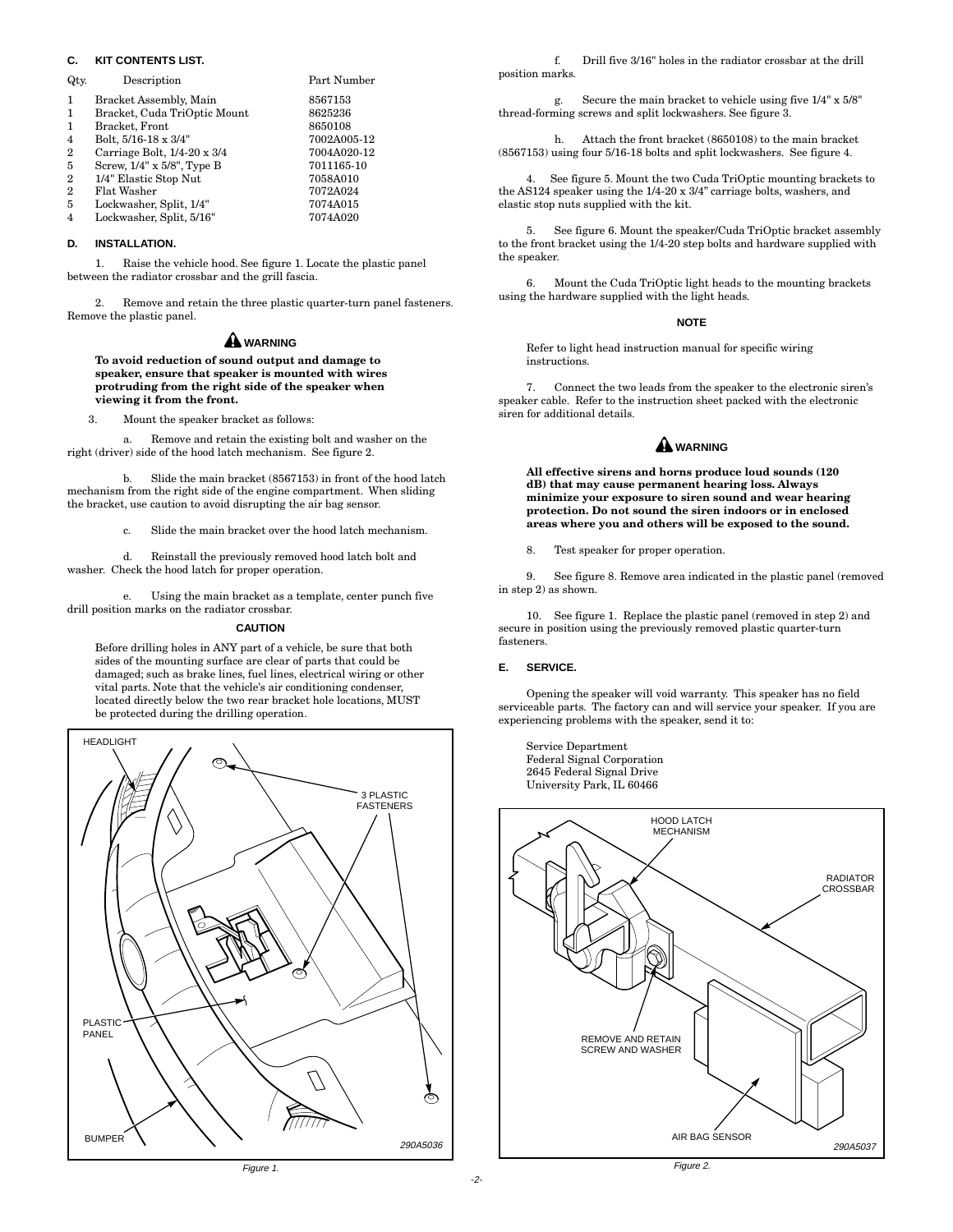

Figure 3.



Figure 4.





Figure 6.



Figure 7.